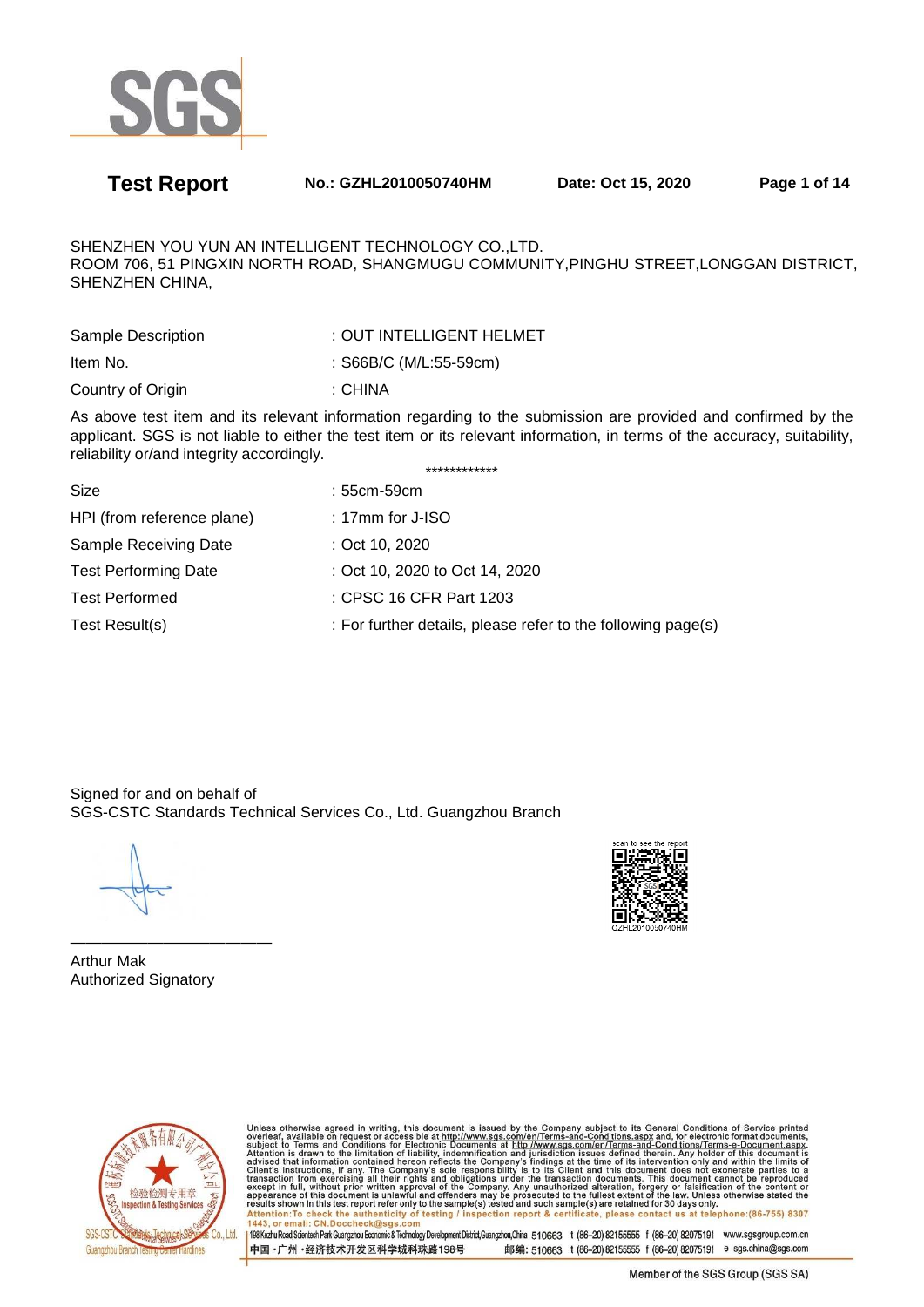

**Test Report No.: GZHL2010050740HM Date: Oct 15, 2020 Page 2 of 14** 

**Test Conducted:** Based on **CPSC 16 CFR Part 1203** Safety Standard for Bicycle Helmets

**Number of Tested Sample:** 8 piece(s)

**Test Results:** Details shown as following table

### **Subpart A —The Standard**

| <b>Clause</b> | Test Item / Test Requirement / Test Method                                                                                                                                                                                                                                                                                                                                                                                                                                                                                                                                               | <b>Test Result</b> |
|---------------|------------------------------------------------------------------------------------------------------------------------------------------------------------------------------------------------------------------------------------------------------------------------------------------------------------------------------------------------------------------------------------------------------------------------------------------------------------------------------------------------------------------------------------------------------------------------------------------|--------------------|
| 1203.5        | <b>Construction requirements - projections.</b><br>Any unfaired projection extending more than 7 mm (0.28 in.) from the helmet's outer<br>surface shall break away or collapse when impacted with forces equivalent to those<br>produced by the applicable impact-attenuation tests in § 1203.17 of this standard.<br>There shall be no fixture on the helmet's inner surface projecting more than 2 mm into<br>the helmet interior.                                                                                                                                                     | Pass               |
|               | <b>Labeling and instructions</b>                                                                                                                                                                                                                                                                                                                                                                                                                                                                                                                                                         |                    |
|               | (a) Labeling                                                                                                                                                                                                                                                                                                                                                                                                                                                                                                                                                                             |                    |
|               | Each helmet shall be marked with durable labeling so that the following information<br>is legible and easily visible to the user:                                                                                                                                                                                                                                                                                                                                                                                                                                                        | Pass               |
|               | (1) Model designation.                                                                                                                                                                                                                                                                                                                                                                                                                                                                                                                                                                   | Pass               |
|               | (2) A warning to the user that no helmet can protect against all possible impacts and<br>that serious injury or death could occur.                                                                                                                                                                                                                                                                                                                                                                                                                                                       | Pass               |
| 1203.6        | (3) A warning on both the helmet and the packaging that for maximum protection the<br>helmet must be fitted and attached properly to the wearer's head in accordance<br>with the manufacturer's fitting instructions.                                                                                                                                                                                                                                                                                                                                                                    | Pass               |
|               | (4) A warning to the user that the helmet may, after receiving an impact, be damaged<br>to the point that it is no longer adequate to protect the head against further<br>impacts, and that this damage may not be visible to the user. This label shall also<br>state that a helmet that has sustained an impact should be returned to the<br>manufacturer for inspection, or be destroyed and replaced.                                                                                                                                                                                | Pass               |
|               | (5) A warning to the user that the helmet can be damaged by contact with common<br>substances (for example, certain solvents [ammonia], cleaners [bleach], etc.), and<br>that this damage may not be visible to the user. This label shall state in generic<br>terms some recommended cleaning agents and procedures (for example, wipe<br>with mild soap and water), list the most common substances that damage the<br>helmet, warn against contacting the helmet with these substances, and refer users<br>to the instruction manual for more specific care and cleaning information. | Pass               |
|               | (6) Signal word. The labels required by paragraphs (a) (2) through (5) of this section<br>shall include the signal word "WARNING" at the beginning of each statement,<br>unless two or more of the statements appear together on the same label. In that<br>case, the signal word need only appear once, at the beginning of the warnings.<br>The signal word "WARNING" shall be in all capital letters, bold print, and a type<br>size equal to or greater than the other text on the label.                                                                                            | Pass               |
|               | (b) Instructions                                                                                                                                                                                                                                                                                                                                                                                                                                                                                                                                                                         |                    |



| Unless otherwise agreed in writing, this document is issued by the Company subject to its General Conditions of Service printed<br>overleaf. available on request or accessible at http://www.sgs.com/en/Terms-and-Conditions.aspx and, for electronic format documents,<br>subject to Terms and Conditions for Electronic Documents at http://www.sgs.com/en/Terms-and-Conditions/Terms-e-Document.aspx.<br>Attention is drawn to the limitation of liability, indemnification and iurisdiction issues defined therein. Any holder of this document is<br>advised that information contained hereon reflects the Company's findings at the time of its intervention only and within the limits of<br>Client's instructions, if any. The Company's sole responsibility is to its Client and this document does not exonerate parties to a<br>transaction from exercising all their rights and obligations under the transaction documents. This document cannot be reproduced<br>except in full, without prior written approval of the Company. Any unauthorized alteration, forgery or falsification of the content or<br>appearance of this document is unlawful and offenders may be prosecuted to the fullest extent of the law. Unless otherwise stated the<br>results shown in this test report refer only to the sample(s) tested and such sample(s) are retained for 30 days only.<br>Attention: To check the authenticity of testing / inspection report & certificate, please contact us at telephone: (86-755) 8307<br>1443, or email: CN.Doccheck@sgs.com |
|-----------------------------------------------------------------------------------------------------------------------------------------------------------------------------------------------------------------------------------------------------------------------------------------------------------------------------------------------------------------------------------------------------------------------------------------------------------------------------------------------------------------------------------------------------------------------------------------------------------------------------------------------------------------------------------------------------------------------------------------------------------------------------------------------------------------------------------------------------------------------------------------------------------------------------------------------------------------------------------------------------------------------------------------------------------------------------------------------------------------------------------------------------------------------------------------------------------------------------------------------------------------------------------------------------------------------------------------------------------------------------------------------------------------------------------------------------------------------------------------------------------------------------------------------------------------------|
| 1998 Kezhu Road, Scientech Park Guangzhou Economic & Technology Development District, Guangzhou, China 510663 t (86-20) 82155555 f (86-20) 82075191<br>www.sgsgroup.com.cn                                                                                                                                                                                                                                                                                                                                                                                                                                                                                                                                                                                                                                                                                                                                                                                                                                                                                                                                                                                                                                                                                                                                                                                                                                                                                                                                                                                            |
| e sgs.china@sgs.com<br>中国·广州·经济技术开发区科学城科珠路198号<br>邮编: 510663 t (86-20) 82155555 f (86-20) 82075191                                                                                                                                                                                                                                                                                                                                                                                                                                                                                                                                                                                                                                                                                                                                                                                                                                                                                                                                                                                                                                                                                                                                                                                                                                                                                                                                                                                                                                                                    |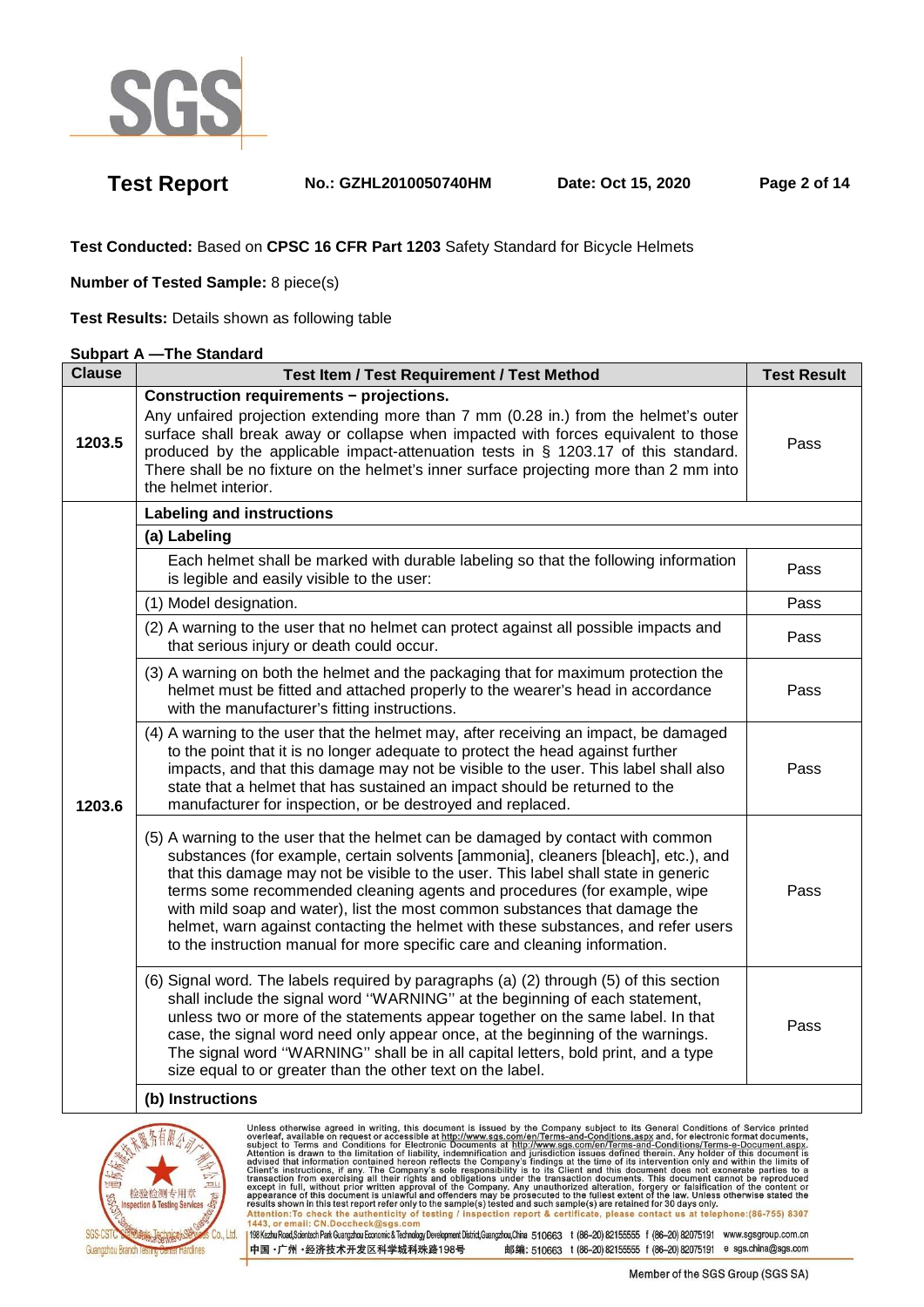

**Test Report No.: GZHL2010050740HM Date: Oct 15, 2020 Page 3 of 14** 

| <b>Clause</b> | <b>Test Item / Test Requirement / Test Method</b>                                                                                                                                                                                                                                                                                                                                                                                                                                                                                                                                                                                                                                                                                                                                                    | <b>Test Result</b>  |
|---------------|------------------------------------------------------------------------------------------------------------------------------------------------------------------------------------------------------------------------------------------------------------------------------------------------------------------------------------------------------------------------------------------------------------------------------------------------------------------------------------------------------------------------------------------------------------------------------------------------------------------------------------------------------------------------------------------------------------------------------------------------------------------------------------------------------|---------------------|
|               | Each helmet shall have fitting and positioning instructions, including a graphic<br>representation of proper positioning                                                                                                                                                                                                                                                                                                                                                                                                                                                                                                                                                                                                                                                                             | Pass                |
|               | <b>Test requirements</b>                                                                                                                                                                                                                                                                                                                                                                                                                                                                                                                                                                                                                                                                                                                                                                             |                     |
|               | (a) Peripheral vision<br>All bicycle helmets shall allow unobstructed vision through a minimum of 105°to<br>the left and right sides of the mid-sagittal plane when measured in accordance with<br>§ 1203.14 of this standard.                                                                                                                                                                                                                                                                                                                                                                                                                                                                                                                                                                       | Pass<br>See annex 1 |
|               | (b) Positional stability<br>No bicycle helmet shall come off of the test headform when tested in accordance<br>with § 1203.15 of this standard.                                                                                                                                                                                                                                                                                                                                                                                                                                                                                                                                                                                                                                                      | Pass<br>See annex 2 |
| 1203.12       | (c) Dynamic strength of retention system<br>All bicycle helmets shall have a retention system that will remain intact without<br>elongating more than 30 mm (1.2 in.) when tested in accordance with § 1203.16 of<br>this standard.                                                                                                                                                                                                                                                                                                                                                                                                                                                                                                                                                                  | Pass<br>See annex 3 |
|               | (d) Impact attenuation criteria<br>(1) General. A helmet fails the impact attenuation performance test of this<br>standard if a failure under paragraph (d)(2) of this section can be induced under<br>any combination of impact site, anvil type, anvil impact order, or conditioning<br>environment permissible under the standard, either with or without any<br>attachments, or combinations of attachments, that are provided with the helmet.<br>Thus, the Commission will test for a "worst case" combination of test<br>parameters. What constitutes a worst case may vary, depending on the<br>particular helmet involved.<br>(2) Peak acceleration. The peak acceleration of any impact shall not exceed 300 g<br>when the helmet is tested in accordance with § 1203.17 of this standard. | Pass<br>See annex 4 |

### **Subpart B—Certification**

|     | 1203.34 Product certification and labeling by manufacturers (including importers)                                                                                                                                                                                                                                                                         |      |  |  |
|-----|-----------------------------------------------------------------------------------------------------------------------------------------------------------------------------------------------------------------------------------------------------------------------------------------------------------------------------------------------------------|------|--|--|
|     | <b>Contents of certification label.</b>                                                                                                                                                                                                                                                                                                                   |      |  |  |
|     | The certification labels required by this section shall contain the following:                                                                                                                                                                                                                                                                            | Pass |  |  |
|     | (1) The statement "Complies with U.S. CPSC Safety Standard for Bicycle Helmets for<br>Persons Age 5 and Older" or "Complies with U.S. CPSC Safety Standard for<br>Bicycle Helmets for Persons Age 1 and Older (Extended Head Coverage)", as<br>appropriate; this label may spell out "U.S. Consumer Product Safety Commission"<br>instead of "U.S. CPSC"; | Pass |  |  |
| (b) | (2) The name of the U.S. manufacturer or importer responsible for issuing the<br>certificate or the name of a private labeler;                                                                                                                                                                                                                            | Pass |  |  |
|     | (3) The address of the U.S. manufacturer or importer responsible for issuing the<br>certificate or, if the name of a private labeler is on the label, the address of the<br>private labeler;                                                                                                                                                              | Pass |  |  |
|     | (4) The name and address of the foreign manufacturer, if the helmet was<br>manufactured outside the United States;                                                                                                                                                                                                                                        | Pass |  |  |



Unless otherwise agreed in writing, this document is issued by the Company subject to its General Conditions of Service printed<br>overleaf, available on request or accessible at http://www.sgs.com/en/Terms-and-Conditions.asp Passission in this essent point of the samplets) issued and such samplets are retained to so days only the samplet of the authenticity of testing / inspection report & certificate, please contact us at telephone: (86-755) 198 Kezhu Road,Scientech Park Guangzhou Economic & Technology Development District,Guangzhou,China 510663 t (86-20) 82155555 f (86-20) 82075191 www.sgsgroup.com.cn

中国·广州·经济技术开发区科学城科珠路198号 邮编: 510663 t (86-20) 82155555 f (86-20) 82075191 e sgs.china@sgs.com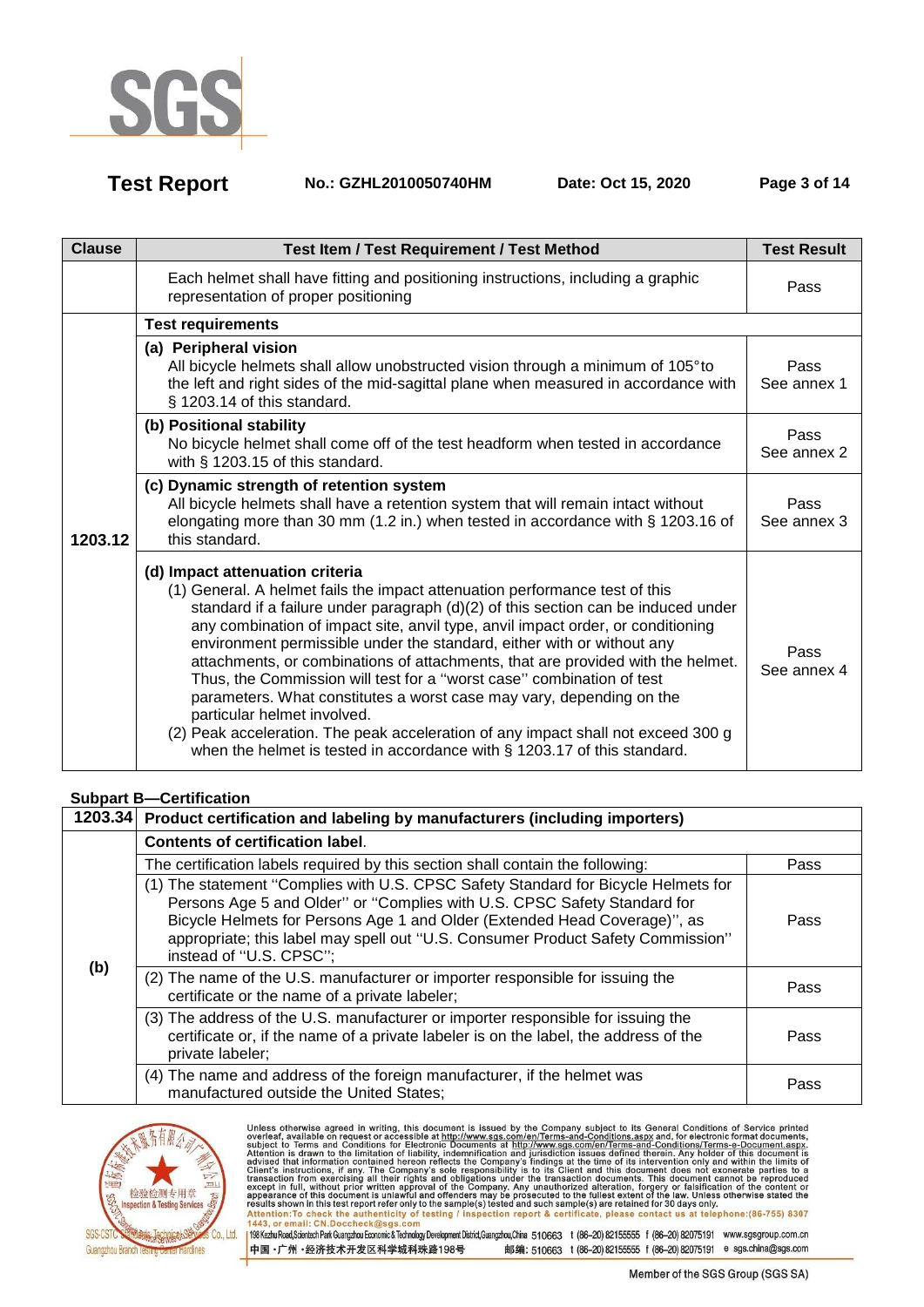

**Test Report No.: GZHL2010050740HM Date: Oct 15, 2020 Page 4 of 14** 

|     | (5) The telephone number of the U.S. manufacturer or importer responsible for issuing<br>the certificate or, if the name of a private labeler is on the label, the telephone<br>number of the private labeler;                                                                                                                                                                                                                                                                                                                                                                                                                                                                                                                                                                                                                                                                                                                                                                                                                                                                                                                | Pass      |
|-----|-------------------------------------------------------------------------------------------------------------------------------------------------------------------------------------------------------------------------------------------------------------------------------------------------------------------------------------------------------------------------------------------------------------------------------------------------------------------------------------------------------------------------------------------------------------------------------------------------------------------------------------------------------------------------------------------------------------------------------------------------------------------------------------------------------------------------------------------------------------------------------------------------------------------------------------------------------------------------------------------------------------------------------------------------------------------------------------------------------------------------------|-----------|
|     | (6) An identification of the production lot; and                                                                                                                                                                                                                                                                                                                                                                                                                                                                                                                                                                                                                                                                                                                                                                                                                                                                                                                                                                                                                                                                              | Pass      |
|     | (7) The uncoded month and year the product was manufactured.                                                                                                                                                                                                                                                                                                                                                                                                                                                                                                                                                                                                                                                                                                                                                                                                                                                                                                                                                                                                                                                                  | Pass      |
|     | Coding                                                                                                                                                                                                                                                                                                                                                                                                                                                                                                                                                                                                                                                                                                                                                                                                                                                                                                                                                                                                                                                                                                                        |           |
|     | (1) The information required by paragraphs (b) (4) and (b) (6) of this section, and the<br>information referred to in paragraph (c) (2) of this section, may be in code,<br>provided:                                                                                                                                                                                                                                                                                                                                                                                                                                                                                                                                                                                                                                                                                                                                                                                                                                                                                                                                         |           |
|     | (i) The person or firm issuing the certificate maintains a written record of the meaning<br>of each symbol used in the code, and                                                                                                                                                                                                                                                                                                                                                                                                                                                                                                                                                                                                                                                                                                                                                                                                                                                                                                                                                                                              |           |
| (c) | (ii) The record shall be made available to the distributor, retailer, consumer, and<br>Commission upon request.                                                                                                                                                                                                                                                                                                                                                                                                                                                                                                                                                                                                                                                                                                                                                                                                                                                                                                                                                                                                               | <b>NA</b> |
|     | (2) A serial number may be used in place of a production lot identification on the<br>helmet if it can serve as a code to identify the production lot. If a bicycle helmet is<br>manufactured for sale by a private labeler, and if the name of the private labeler is<br>on the certification label, the name of the manufacturer or importer issuing the<br>certificate, and the name and address of any foreign manufacturer, may also be in<br>code.                                                                                                                                                                                                                                                                                                                                                                                                                                                                                                                                                                                                                                                                      |           |
| (d) | Placement of the label(s)<br>The information required by paragraphs $(b)(2)$ , $(b)(3)$ , and $(b)(5)$ of this section must<br>be on one label. The other required information may be on separate labels.<br>The label(s) required by this section must be affixed to the bicycle helmet. If the<br>label(s) are not immediately visible to the ultimate purchaser of the bicycle helmet<br>prior to purchase because of packaging or other marketing practices, a second label is<br>required. That label shall state, as appropriate, "Complies with U.S. CPSC Safety<br>Standard for Bicycle Helmets for Persons Age 5 and Older", or "Complies with U.S.<br>CPSC Safety Standard for Bicycle Helmets for Persons Age 1 and Older (Extended<br>Head Coverage)". The label shall be legible, readily visible, and placed on the main<br>display panel of the packaging or, if the packaging is not visible before<br>purchase (e.g., catalog sales), on the promotional material used with the sale of the<br>bicycle helmet. This label may spell out "U.S. Consumer Product Safety Commission"<br>instead of "U.S. CPSC." | Pass      |

**Remark:** 1. NA = Not applicable.

2. NT = Not tested as per client's request.



Unless otherwise agreed in writing, this document is issued by the Company subject to its General Conditions of Service printed<br>overleaf, available on request or accessible at http://www.sgs.com/en/Terms-and-Conditions.asp Passission in this essent point of the samplets) issued and such samplets are retained to so days only the samplet of the authenticity of testing / inspection report & certificate, please contact us at telephone: (86-755)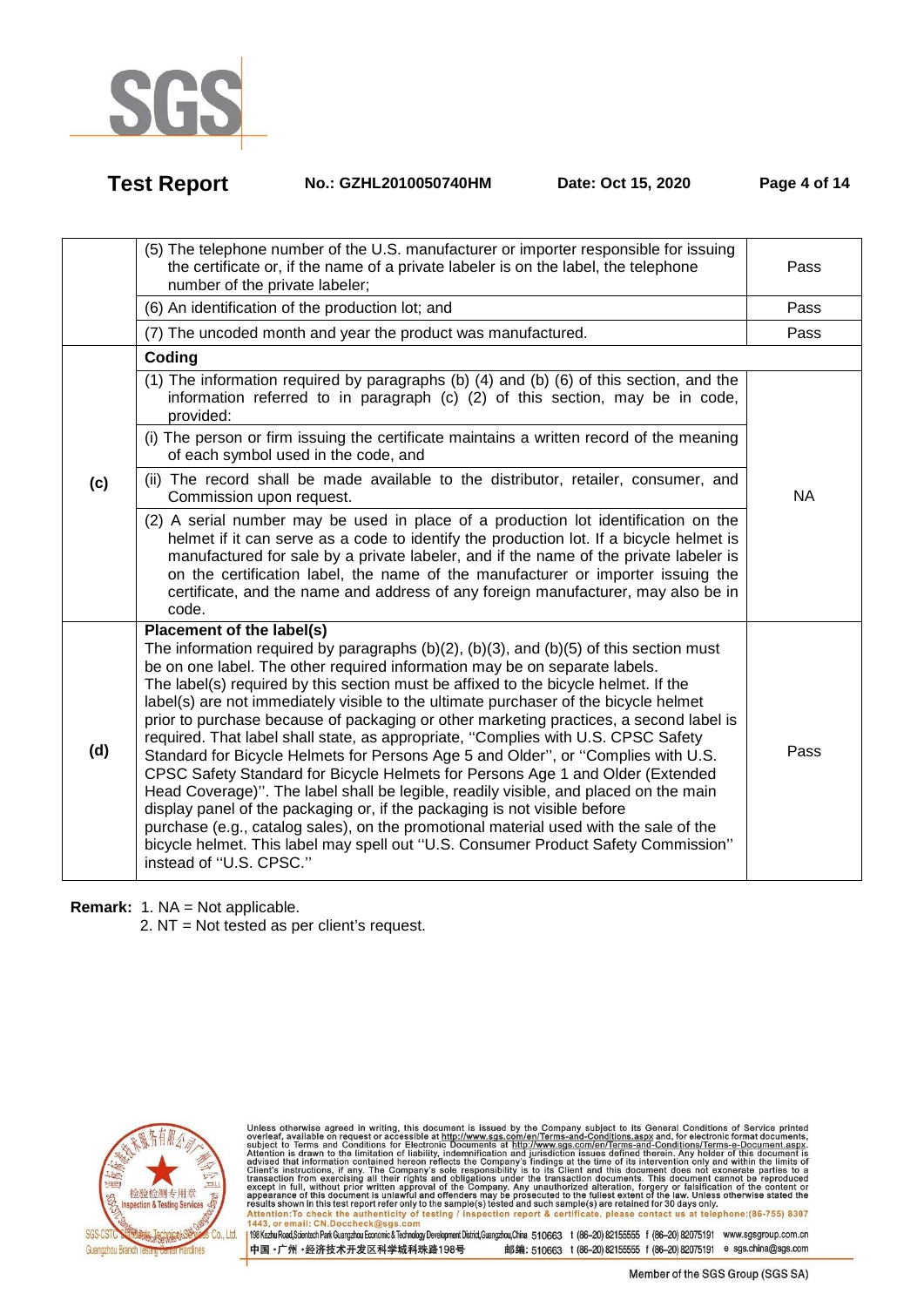

**Test Report No.: GZHL2010050740HM Date: Oct 15, 2020 Page 5 of 14** 

|                                                   | <b>Trial drop</b> | VEL.<br><b>Drop Height</b> |       | Milliseconds at                |      |                  |
|---------------------------------------------------|-------------------|----------------------------|-------|--------------------------------|------|------------------|
| <b>Systems check</b>                              |                   | (cm)                       | m/sec | Peak G                         | 150g | 200 <sub>g</sub> |
|                                                   |                   | 158.5                      | 5.43  | 401.3                          | 2.63 | 2.22             |
| Pre-test                                          | 2                 | 158.6                      | 5.42  | 401.2                          | 2.62 | 2.22             |
|                                                   | 3                 | 158.7                      | 5.43  | 401.2                          | 2.63 | 2.23             |
| Pretest average                                   |                   | --                         | --    | 401.2<br>$- -$<br>--           |      |                  |
|                                                   |                   | 158.2                      | 5.42  | 401.3                          | 2.63 | 2.22             |
| Post test                                         | 2                 | 158.3                      | 5.43  | 401.2                          | 2.63 | 2.23             |
|                                                   | 3                 | 158.2                      | 5.43  | 400.8                          | 2.62 | 2.22             |
| Post test average                                 |                   | --                         | $- -$ | 401.1                          | --   | $- -$            |
| Difference between pretest and post test averages |                   | 0.1 <sub>g</sub>           |       | Difference not to exceed<br>5% |      |                  |

### **Impact attenuation instrument system check:**

### Model: **S66B/C** Size: 55-59 cm Head form: JISO HPI (from reference plane): 17 mm

# **Annex 1: Peripheral vision test**

Test Specification: 16 CFR Ch.II (1-1-16 Edition) PART 1203.14 Ambient temperature at time of test: 22.5 ℃

| <b>Horizontal vision</b><br><b>Condition</b> |       | Result |
|----------------------------------------------|-------|--------|
| Ambient No. 1                                | 105°، | Pass   |

### **Annex 2: Positional stability test**

Test Specification: 16 CFR Ch.II (1-1-16 Edition) PART 1203.15 Ambient temperature at time of test: 22.3 ℃

| <b>Condition</b> |            | Result       |      |
|------------------|------------|--------------|------|
|                  | From rear  | Not come off | Pass |
| Ambient No. 5    | From front | Not come off | Pass |

### **Annex 3: Retention system strength**

Test Specification: 16 CFR Ch.II (1-1-16 Edition) PART 1203.16 Ambient temperature at time of test: 22.3 ℃

| <b>Condition</b>          | Elongation (mm) | <b>Result</b> |
|---------------------------|-----------------|---------------|
| Ambient condition<br>No.1 | 23.6            | Pass          |
| High temperature<br>No.2  | 21.5            | Pass          |
| Low temperature<br>No. 3  | 22.8            | Pass          |
| Water immersion<br>No.4   | 214             | Pass          |



Unless otherwise agreed in writing, this document is issued by the Company subject to its General Conditions of Service printed<br>overleaf, available on request or accessible at http://www.sgs.com/en/Terms-and-Conditions.asp Attention: To check the authenticity of testing / inspection report & certificate, please contact us at telephone: (86-755) 8307<br>1443, or email: CN.Doccheck@sgs.com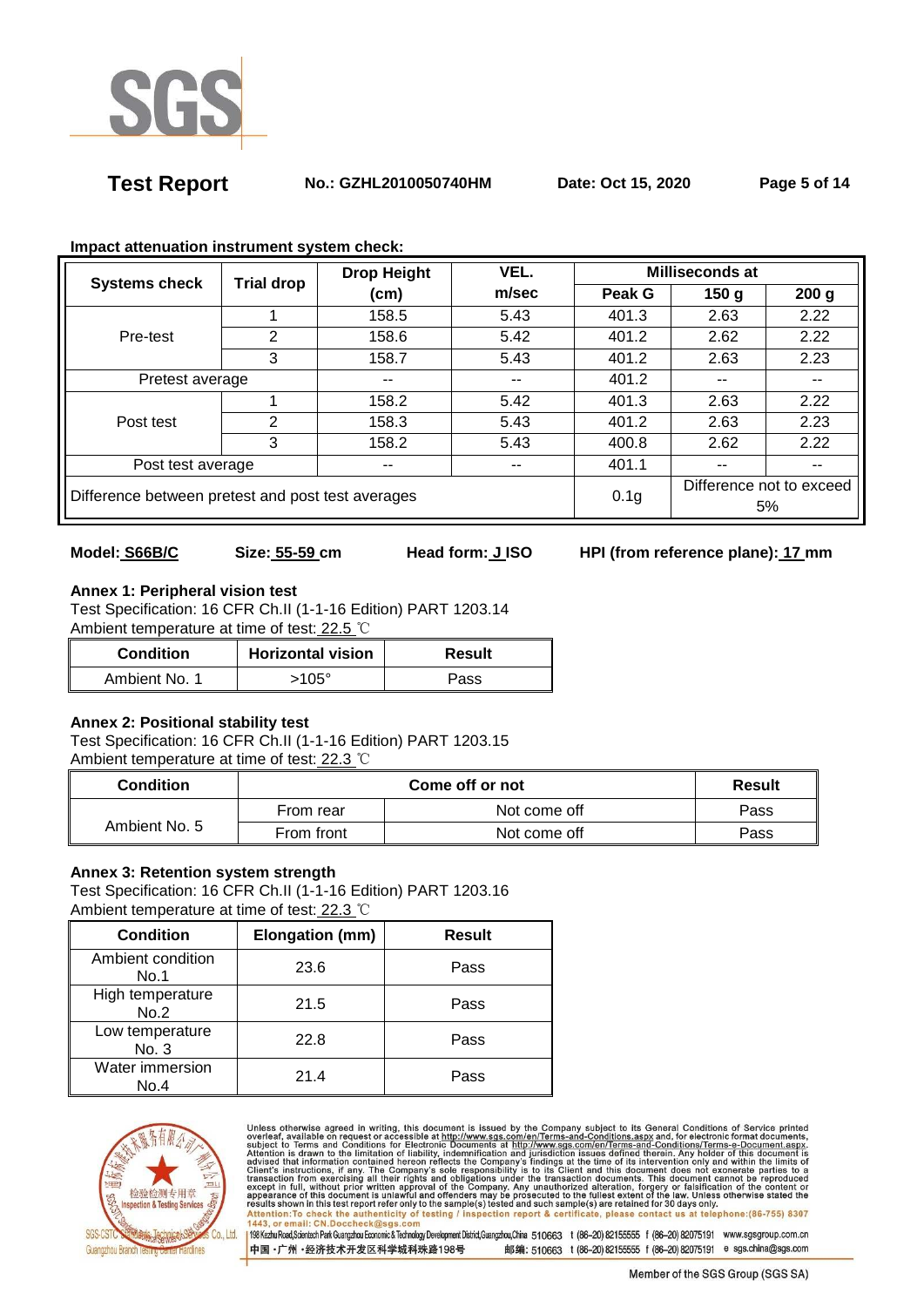

# **Test Report No.: GZHL2010050740HM Date: Oct 15, 2020 Page 6 of 14**

### **Annex 4: Impact energy attenuation test**

Test Specification: 16 CFR Ch.II (1-1-16 Edition) PART 1203.17

Ambient temperature at time of test: 22.3 ℃

| <b>Condition</b>                 | <b>Sample</b><br>Mass(g) | Impact Loc. | Anvil         | Vel.-m/sec | Peak'G | <b>Result</b> |
|----------------------------------|--------------------------|-------------|---------------|------------|--------|---------------|
|                                  |                          | Front       | Flat          | 6.26       | 179.7  | Pass          |
| <b>Ambient Condition</b>         | 360                      | Left        | Flat          | 6.26       | 236.8  | Pass          |
| No.1                             |                          | Crown       | Hemispherical | 4.82       | 124.6  | Pass          |
|                                  |                          | Rear        | Hemispherical | 4.79       | 95.6   | Pass          |
|                                  |                          | Left        | Flat          | 6.24       | 213.0  | Pass          |
| <b>High Temperature</b>          | 364                      | Crown       | Flat          | 6.21       | 206.8  | Pass          |
| No.2                             |                          | Front       | Hemispherical | 4.82       | 97.5   | Pass          |
|                                  |                          | Rear        | Hemispherical | 4.82       | 97.9   | Pass          |
|                                  | 360                      | Crown       | Flat          | 6.22       | 209.2  | Pass          |
| Low Temperature                  |                          | Rear        | Flat          | 6.28       | 164.0  | Pass          |
| No.3                             |                          | Front       | Hemispherical | 4.83       | 112.7  | Pass          |
|                                  |                          | Left        | Hemispherical | 4.81       | 142.2  | Pass          |
| <b>Water Immersion</b>           | 358                      | Left        | Flat          | 6.24       | 229.6  | Pass          |
|                                  |                          | Crown       | Flat          | 6.21       | 205.4  | Pass          |
| No.4                             |                          | Front       | Hemispherical | 4.79       | 125.0  | Pass          |
|                                  |                          | Rear        | Hemispherical | 4.82       | 113.6  | Pass          |
| <b>Ambient Condition</b><br>No.5 | 366                      | Front       | Curbstone     | 4.79       | 99.4   | Pass          |
| <b>High Temperature</b><br>No.6  | 360                      | Left        | Curbstone     | 4.78       | 131.7  | Pass          |
| Low Temperature<br>No.7          | 361                      | Crown       | Curbstone     | 4.83       | 120.3  | Pass          |
| <b>Water Immersion</b><br>No.8   | 363                      | Rear        | Curbstone     | 4.82       | 110.8  | Pass          |



Unless otherwise agreed in writing, this document is issued by the Company subject to its General Conditions of Service printed<br>overleaf, available on request or accessible at http://www.sgs.com/en/Terms-and-Conditions.asp Attention: To check the authenticity of testing / inspection report & certificate, please contact us at telephone: (86-755) 8307<br>1443, or email: CN.Doccheck@sgs.com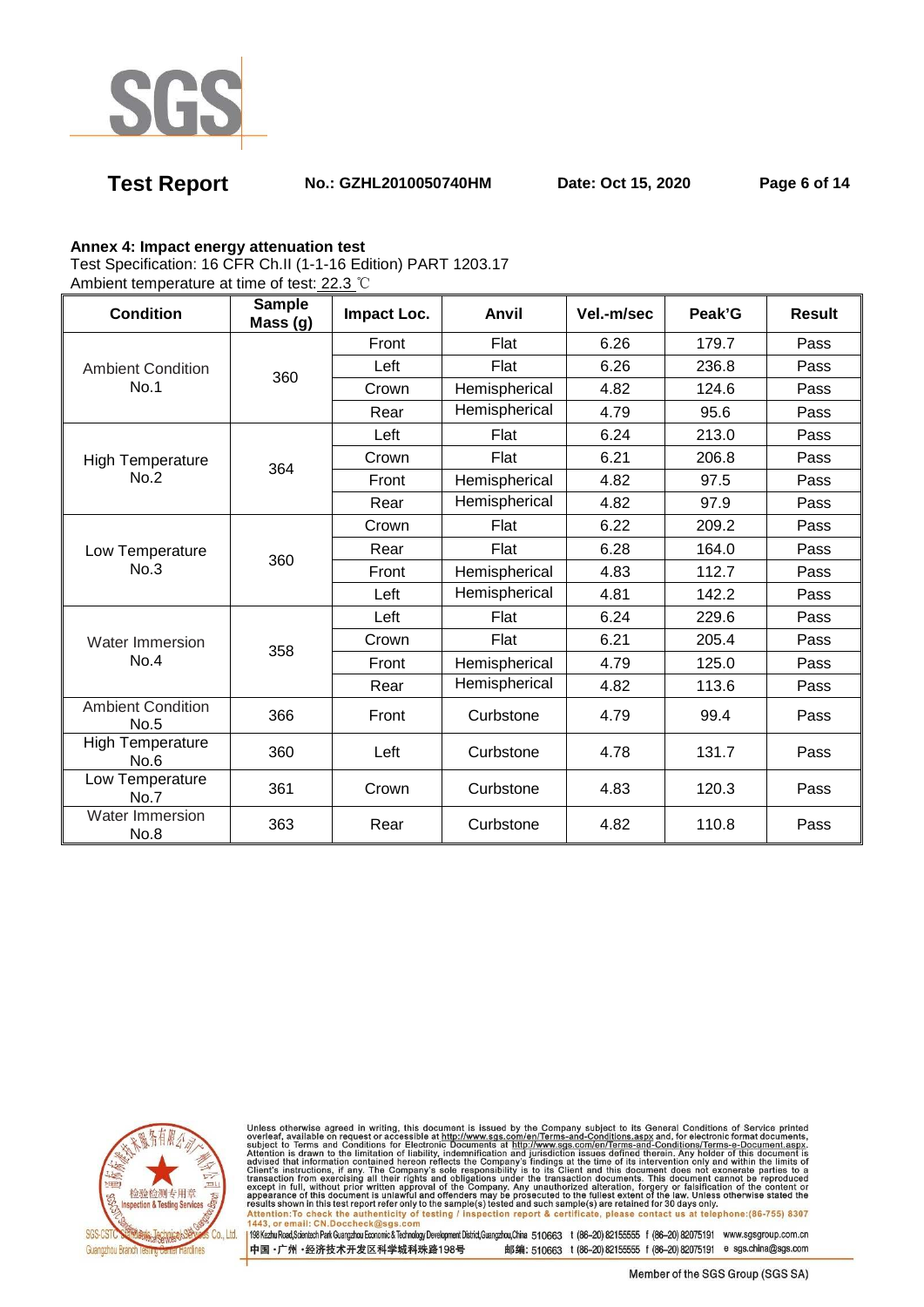

**Test Report No.: GZHL2010050740HM Date: Oct 15, 2020 Page 7 of 14** 

### **Sample Photo(s):**





Unless otherwise agreed in writing, this document is issued by the Company subject to its General Conditions of Service printed<br>overleaf, available on request or accessible at http://www.sgs.com/en/Terms-and-Conditions.asp resums shown in una essere point eneroiny to une samplets) rester and such samplets are retained to 50 usys omn<br>Attention:To check the authenticity of testing / inspection report & certificate, please contact us at telep

中国·广州·经济技术开发区科学城科珠路198号 邮编: 510663 t (86-20) 82155555 f (86-20) 82075191 e sgs.china@sgs.com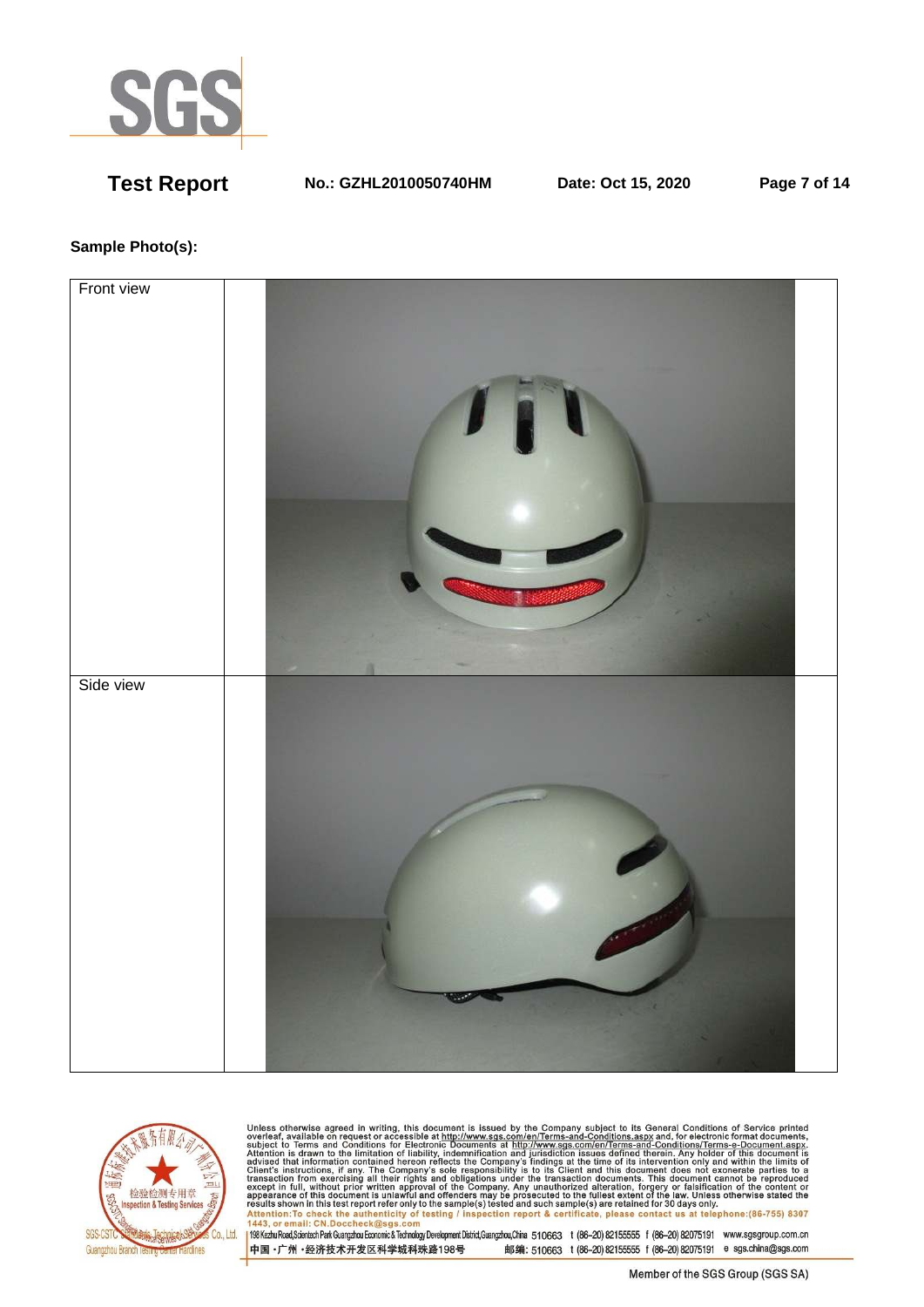

**Test Report No.: GZHL2010050740HM Date: Oct 15, 2020 Page 8 of 14** 





Unless otherwise agreed in writing, this document is issued by the Company subject to its General Conditions of Service printed<br>overleaf, available on request or accessible at http://www.sgs.com/en/Terms-and-Conditions.as resums shown in una essere point eneroiny to une samplets) rester and such samplets are retained to 50 usys omn<br>Attention:To check the authenticity of testing / inspection report & certificate, please contact us at telep

中国·广州·经济技术开发区科学城科珠路198号 邮编: 510663 t (86-20) 82155555 f (86-20) 82075191 e sgs.china@sgs.com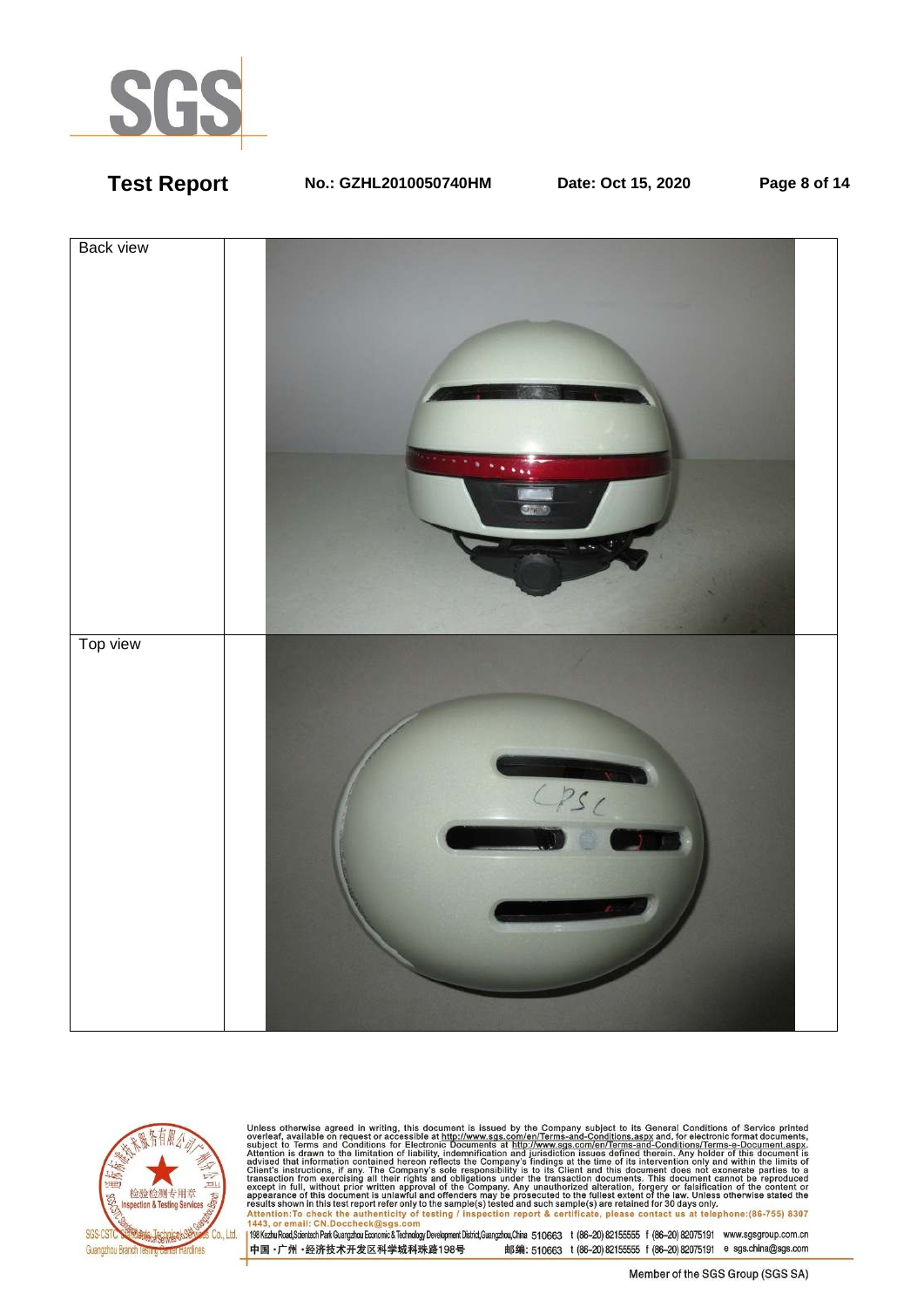

**Test Report No.: GZHL2010050740HM Date: Oct 15, 2020 Page 9 of 14** 





Unless otherwise agreed in writing, this document is issued by the Company subject to its General Conditions of Service printed<br>overleaf, available on request or accessible at http://www.sgs.com/en/Terms-and-Conditions.as Attention: To check the authenticity of testing / inspection report & certificate, please contact us at telephone: (86-755) 8307<br>1443, or email: CN.Doccheck@sqs.com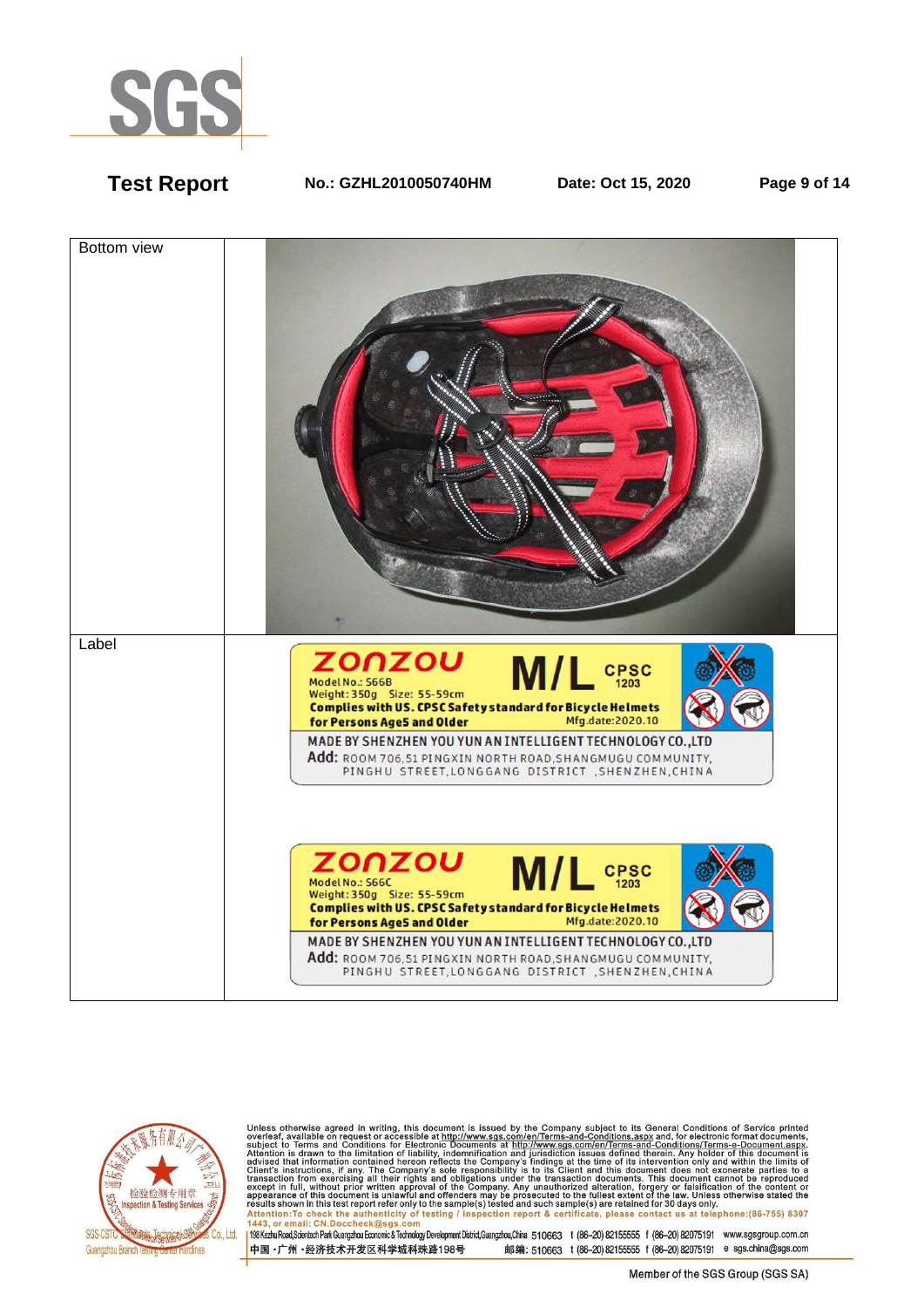

### **Test Report No.: GZHL2010050740HM Date: Oct 15, 2020 Page 10 of 14**





Unless otherwise agreed in writing, this document is issued by the Company subject to its General Conditions of Service printed<br>overleaf, available on request or accessible at http://www.sgs.com/en/Terms-and-Conditions.asp Attention: To check the authenticity of testing / inspection report & certificate, please contact us at telephone: (86-755) 8307<br>1443, or email: CN.Doccheck@sqs.com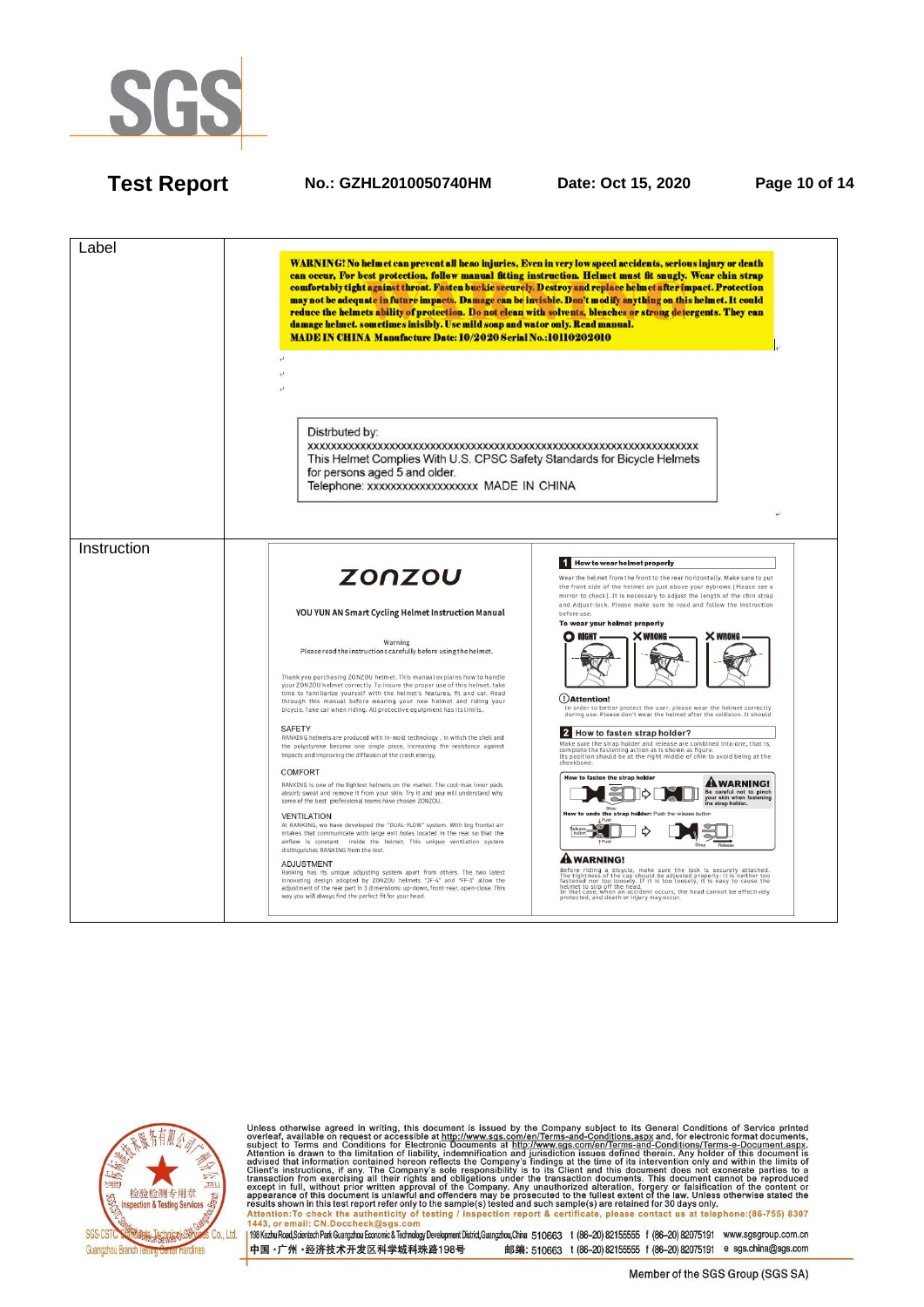

# **Test Report No.: GZHL2010050740HM Date: Oct 15, 2020 Page 11 of 14**





Unless otherwise agreed in writing, this document is issued by the Company subject to its General Conditions of Service printed<br>overleaf, available on request or accessible at http://www.sgs.com/en/Terms-and-Conditions.as Attention: To check the authenticity of testing / inspection report & certificate, please contact us at telephone: (86-755) 8307<br>1443, or email: CN.Doccheck@sqs.com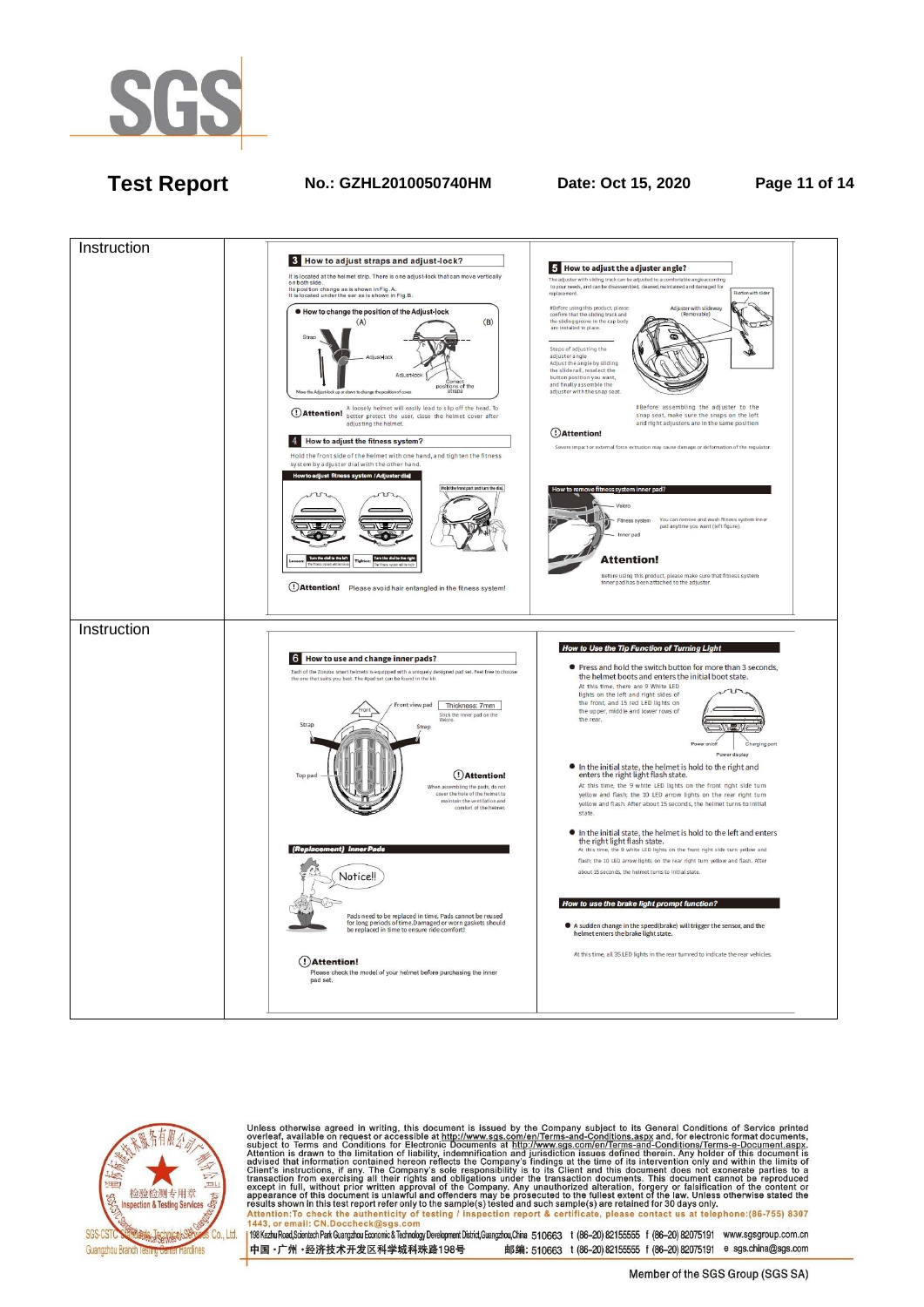

**Test Report No.: GZHL2010050740HM Date: Oct 15, 2020 Page 12 of 14**





Unless otherwise agreed in writing, this document is issued by the Company subject to its General Conditions of Service printed<br>overleaf, available on request or accessible at http://www.sgs.com/en/Terms-and-Conditions.as Attention: To check the authenticity of testing / inspection report & certificate, please contact us at telephone: (86-755) 8307<br>1443, or email: CN.Doccheck@sqs.com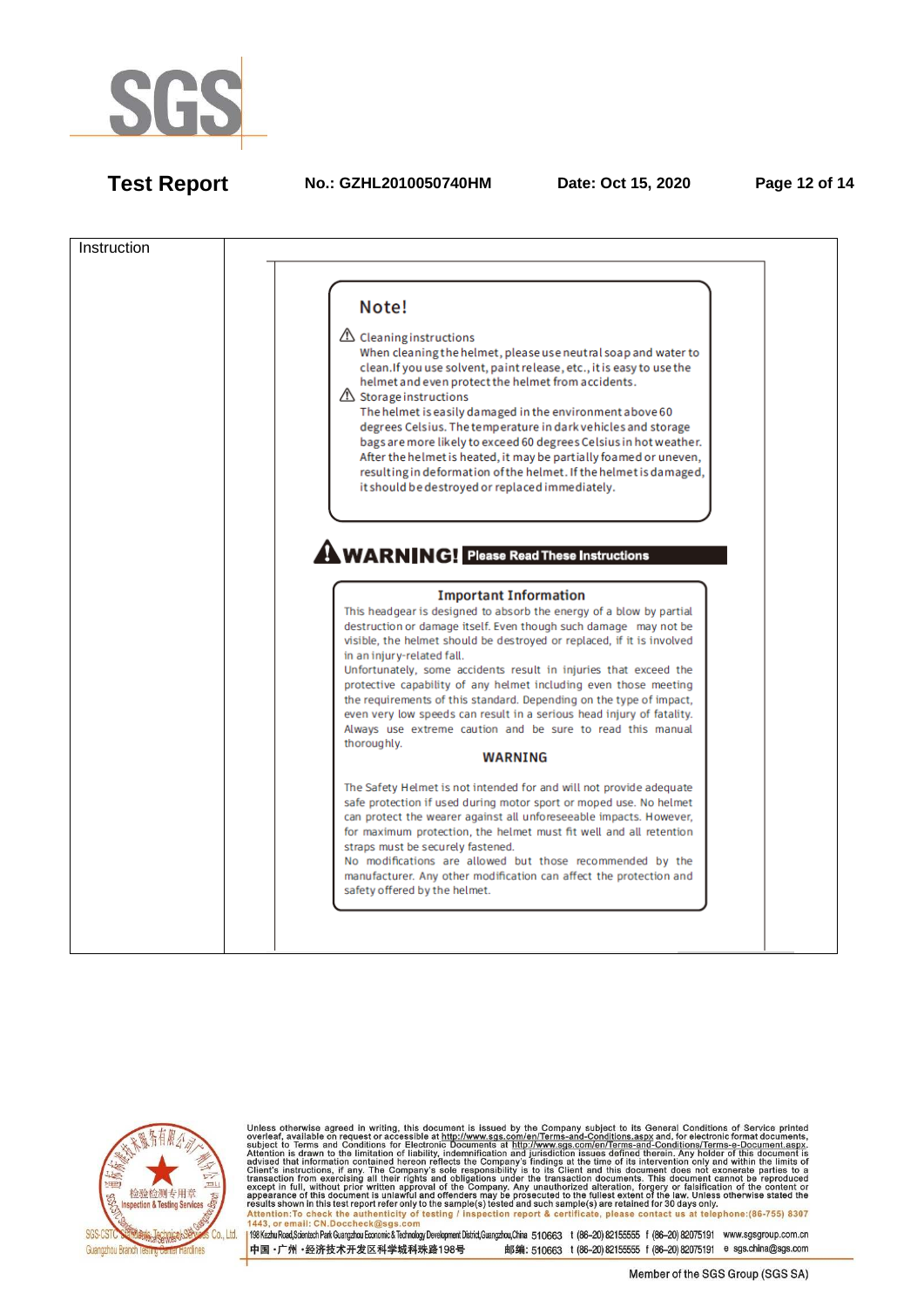

# **Test Report No.: GZHL2010050740HM Date: Oct 15, 2020 Page 13 of 14**





Unless otherwise agreed in writing, this document is issued by the Company subject to its General Conditions of Service printed<br>overleaf, available on request or accessible at http://www.sgs.com/en/Terms-and-Conditions.as Passission in this essent point of the samplets) issued and such samplets are retained to so days only the samplet of the authenticity of testing / inspection report & certificate, please contact us at telephone: (86-755)